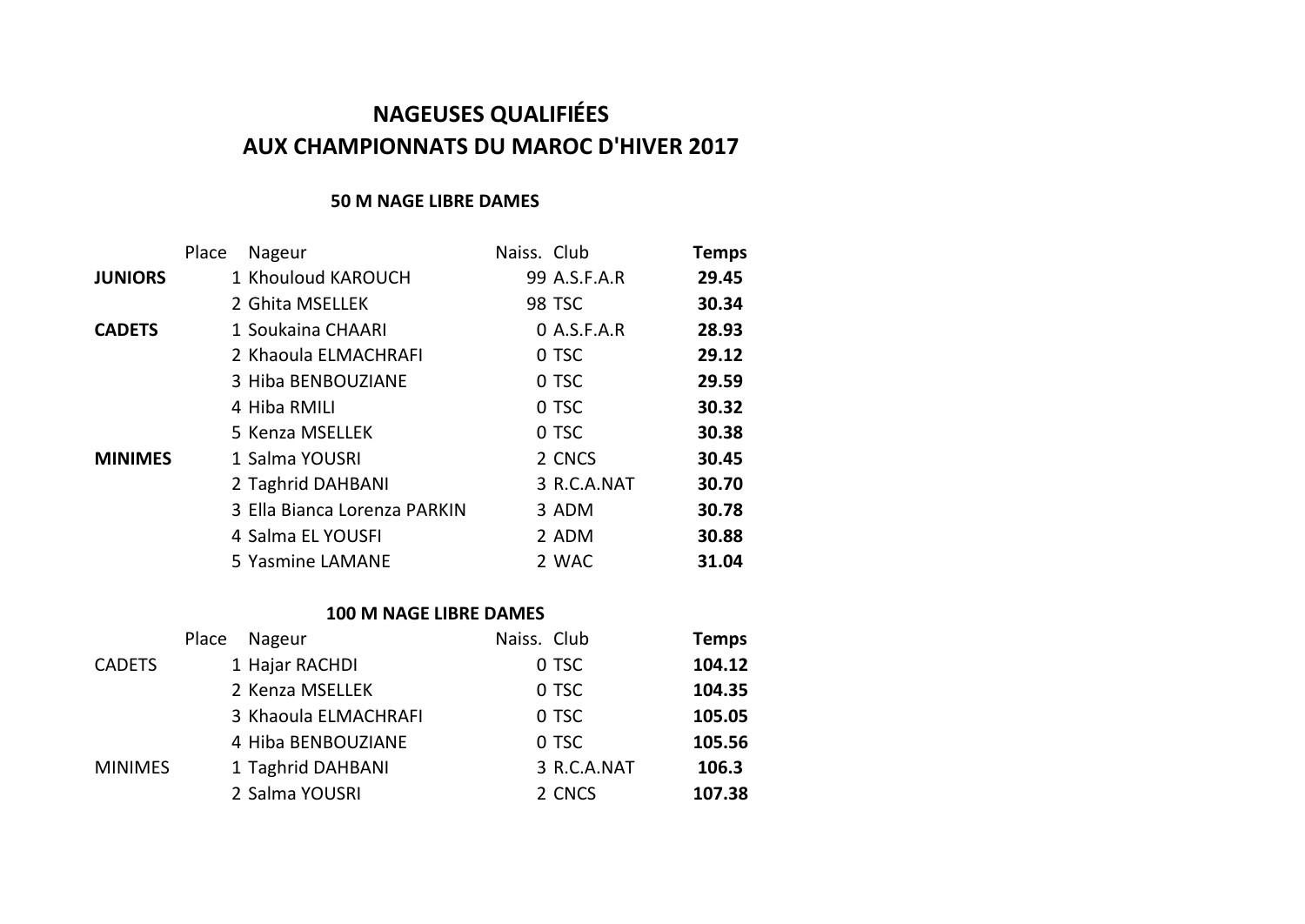#### **200 M NAGE LIBRE DAMES**

|                | Place | Nageur                 | Naiss. Club |            | <b>Temps</b> |
|----------------|-------|------------------------|-------------|------------|--------------|
| <b>CADETS</b>  | 1     | Kenza MSELLEK          | 0           | <b>TSC</b> | 02:19.7      |
|                | 2     | Hajar RACHDI           | 0           | <b>TSC</b> | 02:21.3      |
|                | 3     | Khaoula ELMACHRAFI     | 0           | <b>TSC</b> | 02:21.4      |
|                | 4     | Soukaina CHAARI        | 0           | A.S.F.A.R  | 02:27.3      |
|                | 5     | <b>Oumaima RAHMANI</b> | 1           | <b>ADM</b> | 02:28.1      |
|                | 6     | Houda ALACHBILI        | 0           | <b>WAC</b> | 02:29.6      |
|                | 7     | <b>Mariam BENSALAH</b> | 1           | ASS        | 02:29.7      |
| <b>MINIMES</b> | 1     | <b>Taghrid DAHBANI</b> | 3           | R.C.A.NAT  | 02:21.4      |
|                | 2     | Salma EL YOUSFI        | 2           | <b>ADM</b> | 02:27.9      |
|                | 3     | Keltoum GOURRAM        | 3           | ADM        | 02:28.8      |
|                | 4     | <b>Yasmine LAMANE</b>  | 2           | <b>WAC</b> | 02:30.7      |

# **400 M NAGE LIBRE DAMES**

|                | Place | Nageur                 | Naiss. Club |            | <b>Temps</b> |
|----------------|-------|------------------------|-------------|------------|--------------|
| <b>JUNIORS</b> | 1     | Salma SARHANE          | 99          | R.C.A.NAT  | 05:11.6      |
| <b>CADETS</b>  | 1     | Hajar RACHDI           | 0           | <b>TSC</b> | 04:53.0      |
|                | 2     | Kenza MSELLEK          | 0           | <b>TSC</b> | 04:56.2      |
|                | 3     | Houda ALACHBILI        | 0           | <b>WAC</b> | 05:17.2      |
|                | 4     | <b>Oumaima RAHMANI</b> | 1           | <b>ADM</b> | 05:17.7      |
| <b>MINIMES</b> | 1     | <b>Taghrid DAHBANI</b> | 3           | R.C.A.NAT  | 04:56.6      |
|                | 2     | Salma EL YOUSFI        | 2           | <b>ADM</b> | 05:14.1      |
|                | 3     | Keltoum GOURRAM        | 3           | <b>ADM</b> | 05:15.0      |
|                |       |                        |             |            |              |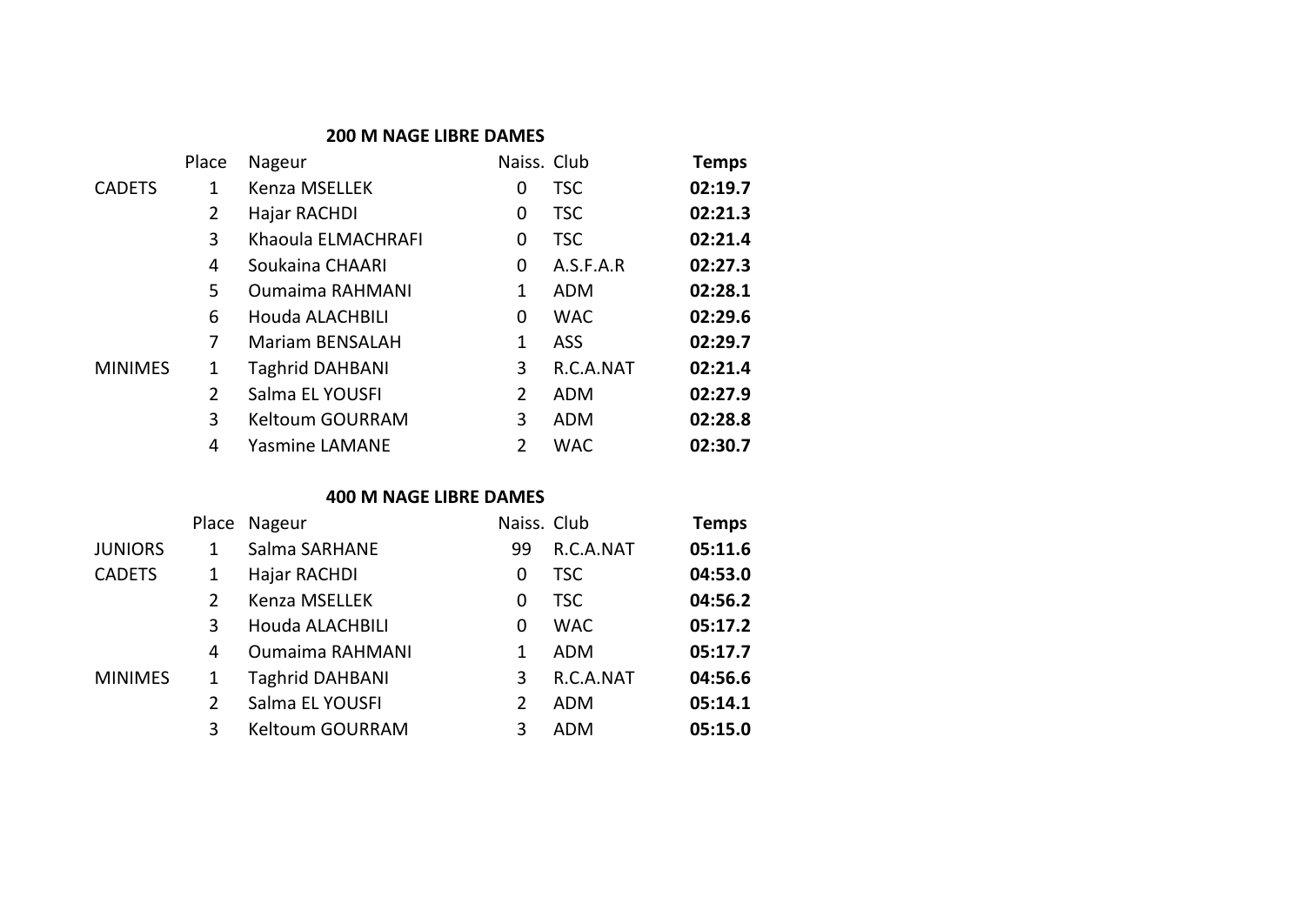#### **800 M NAGE LIBRE DAMES**

|                |   | Place Nageur           | Naiss. Club |           | <b>Temps</b> |
|----------------|---|------------------------|-------------|-----------|--------------|
| <b>CADETS</b>  |   | Hajar RACHDI           | $^{(1)}$    | TSC .     | 10:10.7      |
|                |   | Kenza MSELLEK          | 0           | TSC       | 10:14.3      |
|                | 3 | <b>Oumaima RAHMANI</b> |             | ADM       | 10:39.9      |
| <b>MINIMES</b> |   | <b>Taghrid DAHBANI</b> | 3           | R.C.A.NAT | 10:32.5      |
|                |   | Keltoum GOURRAM        |             | ADM       | 10:44.9      |
|                |   |                        |             |           |              |

# **50 M DOS DAMES**

|                | Place         | Nageur                     | Naiss. Club |             | Temps |
|----------------|---------------|----------------------------|-------------|-------------|-------|
| <b>CADETS</b>  | 1             | Hiba RIMY                  | 1           | <b>TSC</b>  | 34.31 |
|                | $\mathcal{P}$ | Hiba RMILI                 | 0           | <b>TSC</b>  | 34.7  |
|                | 3             | Kenza MSELLEK              | 0           | <b>TSC</b>  | 35.95 |
|                | 4             | Mariam BENSALAH            | 1           | ASS         | 36.31 |
|                | 5.            | Khaoula ELMACHRAFI         | 0           | <b>TSC</b>  | 36.34 |
| <b>MINIMES</b> | 1             | Salma EL YOUSFI            | 2           | ADM         | 35.98 |
|                | 2             | <b>Yasmine LAMANE</b>      | 2           | <b>WAC</b>  | 36.34 |
|                | 3             | Salma YOUSRI               | 2           | <b>CNCS</b> | 36.7  |
|                | 4             | Ella Bianca Lorenza PARKIN | 3           | ADM         | 36.99 |
|                |               |                            |             |             |       |

# **100 M DOS DAMES**

|                |              | Place Nageur       | Naiss. Club |            | <b>Temps</b> |
|----------------|--------------|--------------------|-------------|------------|--------------|
| <b>JUNIORS</b> | $\mathbf{1}$ | Khouloud KAROUCH   | 99.         | A.S.F.A.R  | 01:19.5      |
|                |              | Aida DIOURI        | 99          | <b>CSN</b> | 01:19.8      |
| <b>CADETS</b>  | 1            | Kenza MSELLEK      | 0           | TSC        | 01:14.7      |
|                |              | Khaoula ELMACHRAFI | $\Omega$    | TSC.       | 01:18.1      |
|                | 3            | Hiba RIMY          |             | TSC        | 01:18.5      |
|                |              |                    |             |            |              |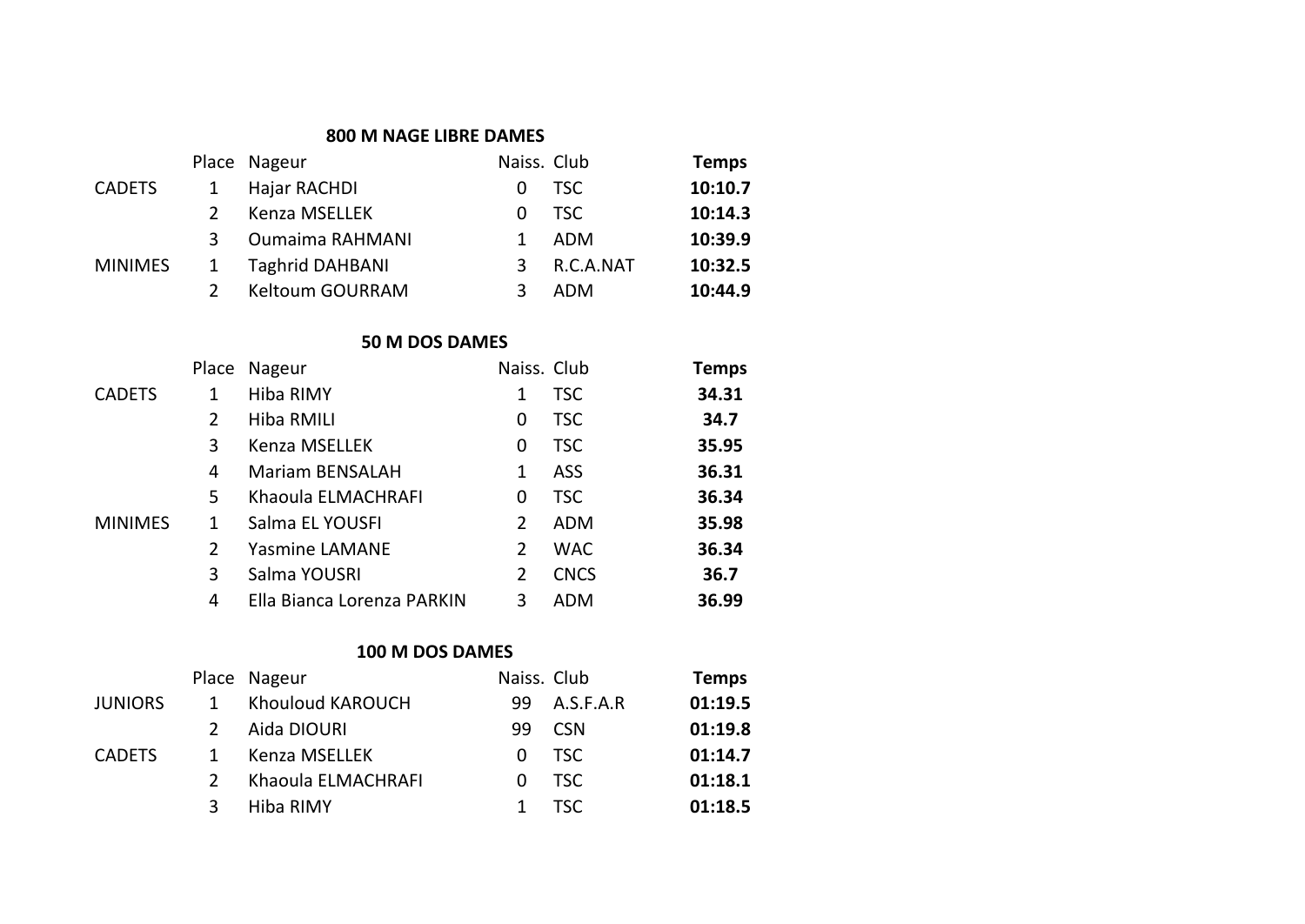|         |              | Mariam BENSALAH  | 1 ASS  | 01:18.5  |
|---------|--------------|------------------|--------|----------|
| MINIMFS | $\mathbf{1}$ | Salma EL YOUSFI  | 2 ADM  | 01:18.5  |
|         |              | 2 Salma YOUSRI   | 2 CNCS | 01:19.1  |
|         |              | 3 Yasmine LAMANE | - WAC  | 01:19.99 |
|         |              |                  |        |          |

# **200 M DOS DAMES**

|                |   | Place Nageur               | Naiss. Club   |      | <b>Temps</b> |
|----------------|---|----------------------------|---------------|------|--------------|
| <b>CADETS</b>  |   | Kenza MSELLEK              | $\Omega$      | TSC  | 247.27       |
|                |   | <b>Oumaima RAHMANI</b>     | 1             | ADM  | 252.34       |
| <b>MINIMES</b> |   | Salma EL YOUSFI            | $\mathcal{L}$ | ADM  | 252.3        |
|                |   | Ella Bianca Lorenza PARKIN | 3             | ADM  | 252.65       |
|                | 3 | <b>Yasmine LAMANE</b>      |               | WAC. | 255.58       |
|                |   |                            |               |      |              |

#### **50 M BRASSE DAMES**

|                |   | Place Nageur           | Naiss. Club |             | Temps |
|----------------|---|------------------------|-------------|-------------|-------|
| <b>SENIORS</b> |   | Zineb ZOUHAIRI         | 97          | R.C.A.NAT   | 38.3  |
| <b>JUNIORS</b> |   | <b>Ghita MSELLEK</b>   | 98          | <b>TSC</b>  | 40.05 |
| <b>CADETS</b>  |   | Hiba BENBOUZIANE       | 0           | <b>TSC</b>  | 38.76 |
|                |   | Hajar ZAKI             |             | R.C.A.NAT   | 41.5  |
| <b>MINIMES</b> |   | Salma EL YOUSFI        |             | <b>ADM</b>  | 39.75 |
|                |   | Salma YOUSRI           |             | <b>CNCS</b> | 41.27 |
|                | 3 | <b>Keltoum GOURRAM</b> |             | ADM         | 41.63 |
|                |   |                        |             |             |       |

# **100 M BRASSE DAMES**

|                |              | Place Nageur     | Naiss. Club |              | <b>Temps</b> |
|----------------|--------------|------------------|-------------|--------------|--------------|
| <b>SENIORS</b> | 1            | Zineb ZOUHAIRI   |             | 97 R.C.A.NAT | 124.59       |
| <b>JUNIORS</b> | $\mathbf{1}$ | Ghita MSELLEK    |             | 98 TSC       | 128.02       |
| <b>CADETS</b>  | $\mathbf{1}$ | Hiba BENBOUZIANE |             | 0 TSC        | 125.19       |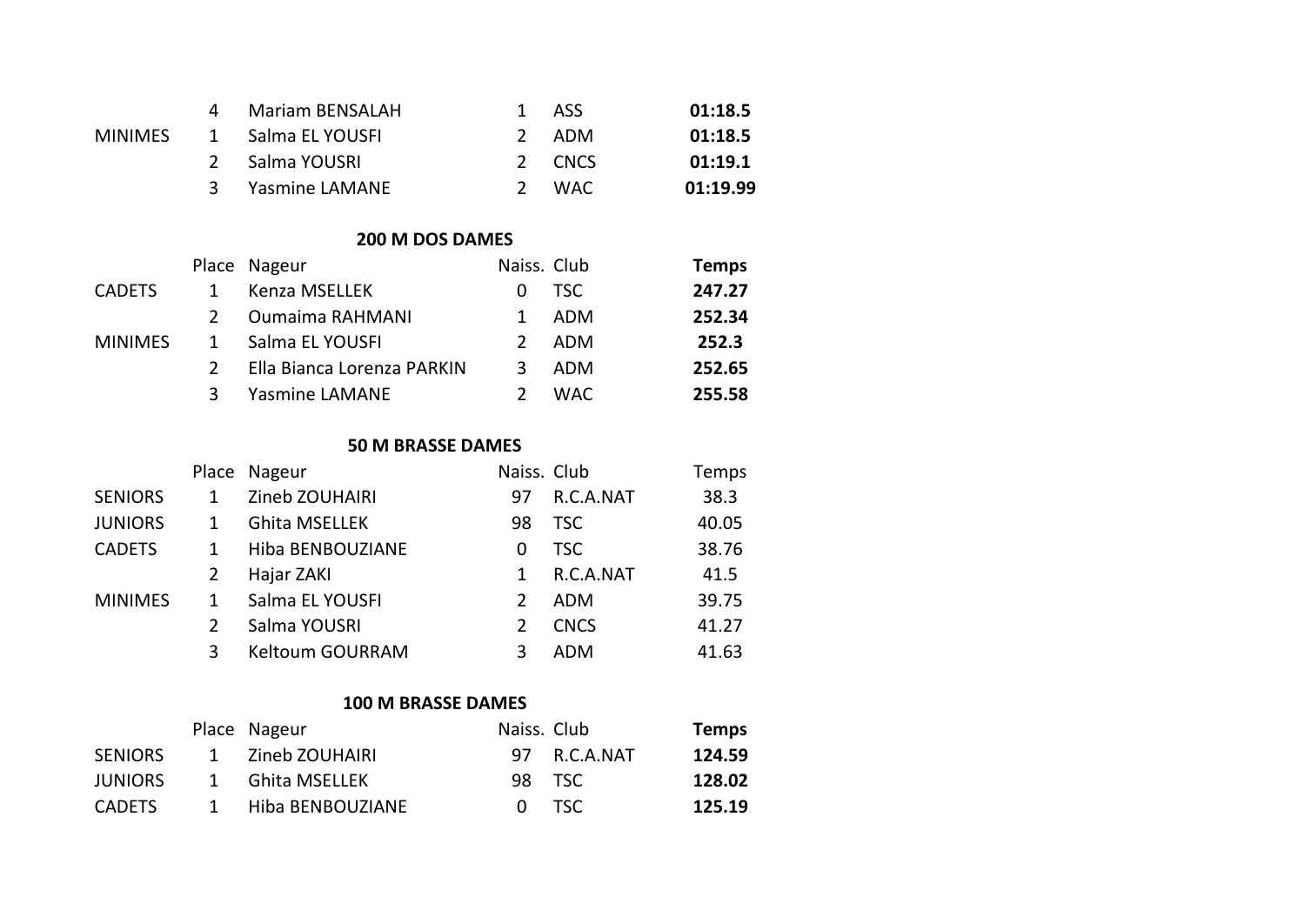| <b>MINIMES</b> | $\mathbf{1}$   | Salma EL YOUSFI             | $\overline{2}$ | <b>ADM</b>  | 127.23       |
|----------------|----------------|-----------------------------|----------------|-------------|--------------|
|                | $\overline{2}$ | Keltoum GOURRAM             | 3              | <b>ADM</b>  | 131.91       |
|                |                |                             |                |             |              |
|                |                | <b>200 M BRASSE DAMES</b>   |                |             |              |
|                |                | Place Nageur                | Naiss. Club    |             | <b>Temps</b> |
| <b>JUNIORS</b> | $\mathbf{1}$   | Ghita MSELLEK               | 98             | <b>TSC</b>  | 313.62       |
| <b>CADETS</b>  | 1              | Chaimaa BOUCHANE            | 0              | ADM         | 318.11       |
| <b>MINIMES</b> | $\mathbf{1}$   | Salma EL YOUSFI             | $\overline{2}$ | ADM         | 310.32       |
|                | 2              | Keltoum GOURRAM             | 3 <sup>7</sup> | ADM         | 316.52       |
|                | 3              | Rim BOUJNANE                | 3              | <b>CSE</b>  | 322.16       |
|                |                |                             |                |             |              |
|                |                | <b>50 M PAPILLON DAMES</b>  |                |             |              |
|                | Place          | Nageur                      | Naiss. Club    |             | Temps        |
| <b>NDETS</b>   | $\mathbf{1}$   | Hiba RMILI                  | 0              | <b>TSC</b>  | 32.16        |
|                | $\overline{2}$ | Khaoula ELMACHRAFI          | $\Omega$       | <b>TSC</b>  | 32.45        |
|                | 3              | Hiba RIMY                   | $\mathbf{1}$   | <b>TSC</b>  | 32.78        |
|                | 4              | Hajar ZAKI                  | $\mathbf{1}$   | R.C.A.NAT   | 33.21        |
| <b>INIMES</b>  | 1              | <b>Taghrid DAHBANI</b>      | 3 <sup>7</sup> | R.C.A.NAT   | 31.68        |
|                | $\overline{2}$ | Salma YOUSRI                | $\overline{2}$ | <b>CNCS</b> | 33.36        |
|                |                |                             |                |             |              |
|                |                | <b>100 M PAPILLON DAMES</b> |                |             |              |
|                |                | Place Nageur                | Naiss. Club    |             | <b>Temps</b> |
| <b>JUNIORS</b> | $\mathbf{1}$   | Salma SARHANE               | 99             | R.C.A.NAT   | 116.07       |
| <b>CADETS</b>  | $\mathbf{1}$   | Khaoula ELMACHRAFI          | 0              | <b>TSC</b>  | 111.19       |
|                | $\overline{2}$ | Hiba RMILI                  | 0              | <b>TSC</b>  | 112.74       |
| <b>MINIMES</b> | $\mathbf{1}$   | <b>Taghrid DAHBANI</b>      | 3              | R.C.A.NAT   | 113.72       |

**200 M PAPILLON DAMES**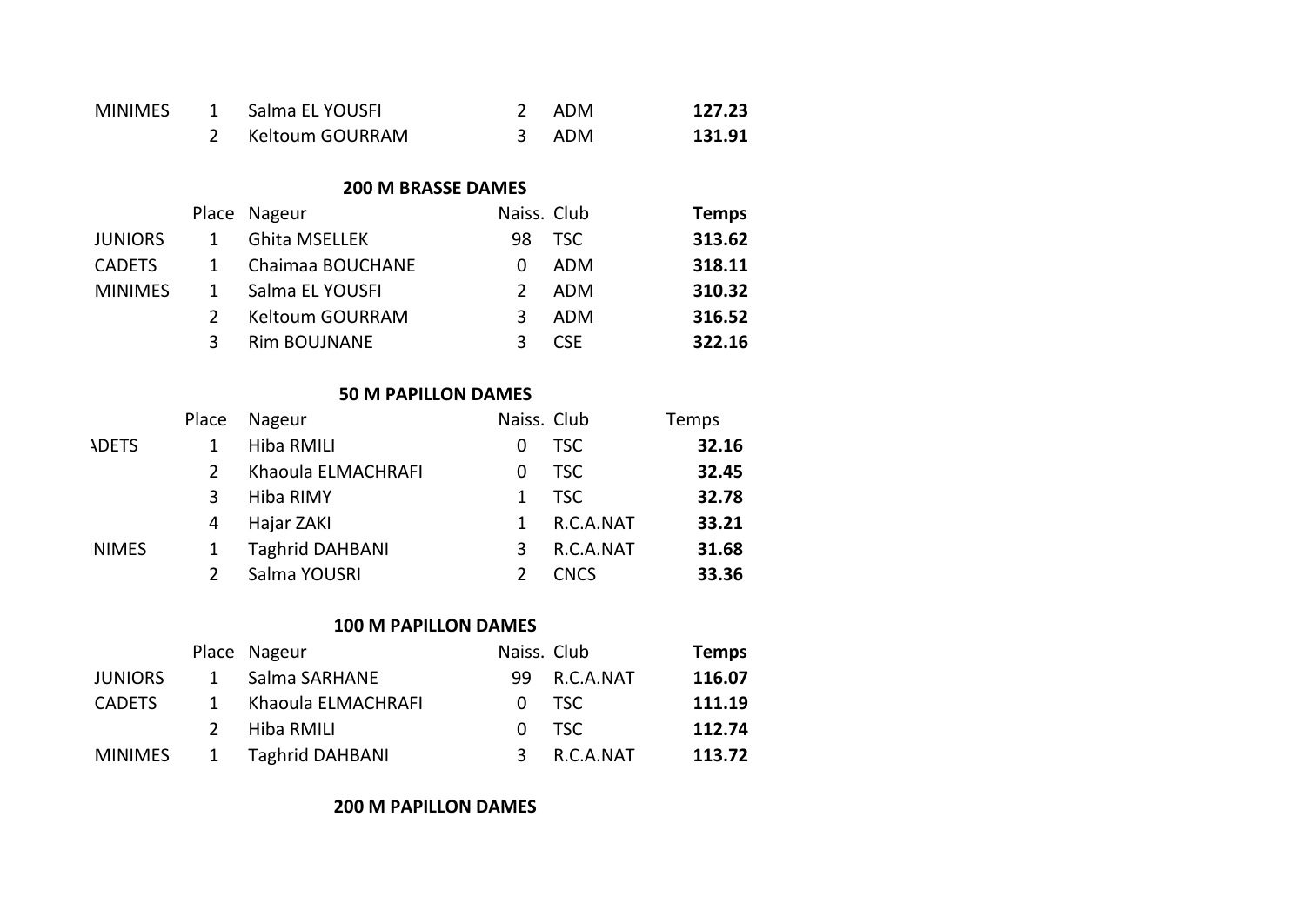|                | Place | Nageur                 | Naiss. Club |            | <b>Temps</b> |
|----------------|-------|------------------------|-------------|------------|--------------|
| <b>CADETS</b>  |       | Hiba RMILI             | 0           | <b>TSC</b> | 244.78       |
|                |       | Khaoula ELMACHRAFI     | 0           | <b>TSC</b> | 250.22       |
|                | 3     | Hiba BENBOUZIANE       | 0           | <b>TSC</b> | 253.67       |
|                | 4     | Nissrine AKAOUCH       | 1           | TSC.       | 258.64       |
|                | 5.    | <b>Oumaima RAHMANI</b> |             | <b>ADM</b> | 301.54       |
| <b>MINIMES</b> |       | <b>Taghrid DAHBANI</b> | 3           | R.C.A.NAT  | 240.88       |
|                |       | Doaa AMMOUMOU          |             | <b>ACK</b> | 307.34       |

# **200 M 4 NAGES DAMES**

|                |               | Place Nageur           | Naiss. Club |             | <b>Temps</b> |
|----------------|---------------|------------------------|-------------|-------------|--------------|
| <b>JUNIORS</b> |               | <b>Ghita MSELLEK</b>   | 98          | TSC         | 249.48       |
| <b>CADETS</b>  |               | Hiba BENBOUZIANE       | 0           | <b>TSC</b>  | 242.53       |
|                | $\mathcal{P}$ | Khaoula ELMACHRAFI     | 0           | TSC.        | 242.76       |
| <b>MINIMES</b> | 1             | <b>Taghrid DAHBANI</b> | 3           | R.C.A.NAT   | 242.53       |
|                |               | Salma EL YOUSFI        |             | ADM         | 246.66       |
|                | 3             | <b>Hiba SOUIHEL</b>    | 3           | <b>WAC</b>  | 251.97       |
|                | 4             | Salma YOUSRI           |             | <b>CNCS</b> | 252.04       |
|                |               |                        |             |             |              |

#### **400 M 4 NAGES DAMES**

|                |               | Place Nageur       | Naiss. Club |             | <b>Temps</b> |
|----------------|---------------|--------------------|-------------|-------------|--------------|
| <b>CADETS</b>  | 1             | Khaoula ELMACHRAFI |             | 0 TSC       | 549.34       |
|                | $\mathcal{P}$ | Oumaima RAHMANI    |             | 1 ADM       | 603.43       |
| <b>MINIMES</b> |               | 1 Taghrid DAHBANI  |             | 3 R.C.A.NAT | 548.09       |

# **NAGEURS QUALIFIÉS**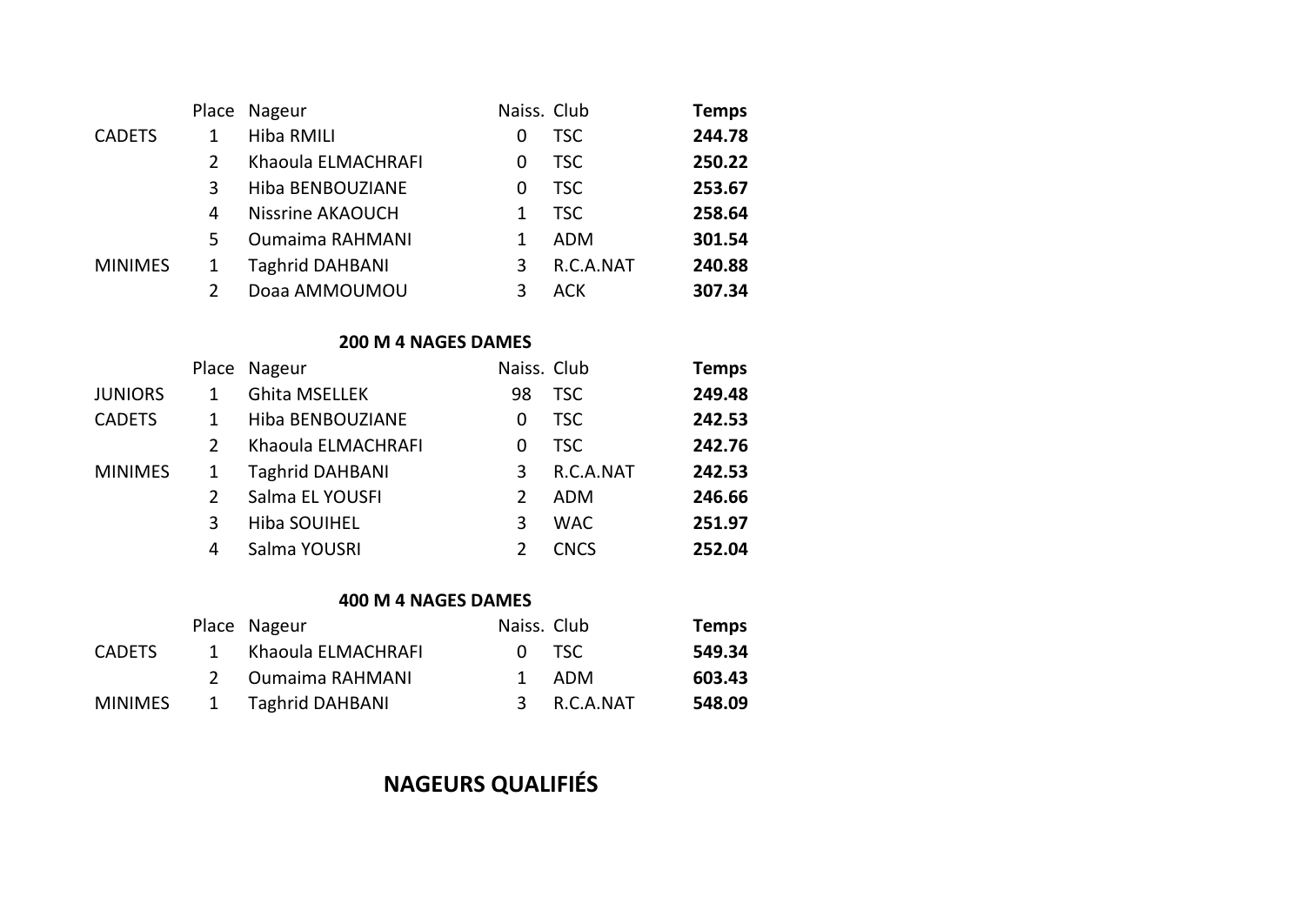# **AUX CHAMPIONNATS DU MAROC D'HIVER 2017**

#### **50 M NAGE LIBRE MESSIEURS**

| Commenta Place | Nageur                 | Naiss. Club |              | <b>Temps</b> |
|----------------|------------------------|-------------|--------------|--------------|
| <b>SENIORS</b> | 1 Ayman HARRATH        |             | 97 R.C.A.NAT | 25.45        |
|                | 2 Alae Eddine GZALI    |             | 97 KAC       | 25.97        |
| <b>JUNIORS</b> | 1 Bakr KZIBER          |             | 98 A.S.F.A.R | 25.34        |
|                | 2 Mohamed OUAHMID      |             | 98 ADM       | 25.38        |
|                | 3 Yahya SOULHI         |             | 98 ADM       | 25.55        |
|                | 4 Hamza DAHBI SKALI    |             | 98 CSN       | 25.56        |
|                | 5 Ismail LAHRICHI      |             | 99 R.C.A.NAT | 25.96        |
|                | 5 Omar ABROUK          |             | 98 A.S.F.A.R | 25.96        |
|                | 7 Mouad EL MOUSTAKIM   |             | 99 R.C.A.NAT | 26.00        |
| <b>CADETS</b>  | 1 Nizar BANSAR         |             | 1 R.C.A.NAT  | 26.62        |
| <b>MINIMES</b> | 1 Yassine EL OMARI     |             | 2 ACK        | 25.95        |
|                | 2 Adam ZIANE           |             | 2 CNCS       | 27.56        |
|                | 3 Oussama ELMAHBOUBI   |             | 2 ADM        | 27.6         |
|                | 4 Omar LEBIED          |             | 2 CSN        | 27.8         |
|                | 5 Abdelmoughit MAMDOUH |             | 2 WAC        | 27.98        |
|                |                        |             |              |              |

# **100 M NAGE LIBRE MESSIEURS**

|                |              | Place Nageur      | Naiss. Club |           | <b>Temps</b> |
|----------------|--------------|-------------------|-------------|-----------|--------------|
| <b>SENIORS</b> | 1            | Ayman HARRATH     | 97          | R.C.A.NAT | 57.34        |
| JUNIORS        | $\mathbf{1}$ | Mohamed OUAHMID   | 98.         | ADM       | 56.47        |
|                |              | Ismail LAHRICHI   | 99.         | R.C.A.NAT | 56.58        |
|                | 3            | Yahya SOULHI      | 98          | ADM       | 57.01        |
|                | 4            | Imad EL MOUSTAKIM | 99          | R.C.A.NAT | 57.71        |
|                |              |                   |             |           |              |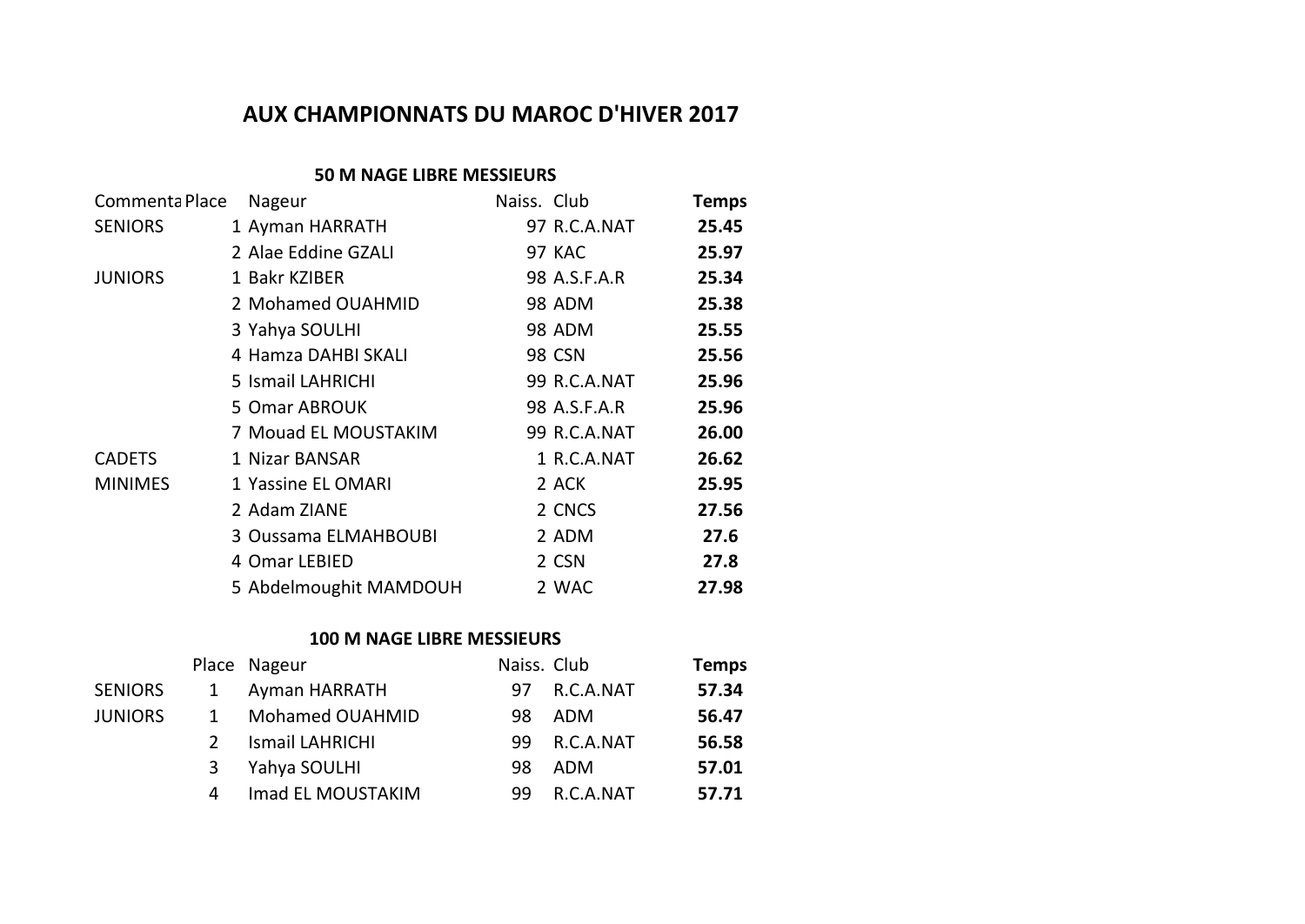|               | Driss SNIKY          | 99 WAC      | 57.94   |
|---------------|----------------------|-------------|---------|
| <b>CADETS</b> | 1 Nizar BANSAR       | 1 R.C.A.NAT | 58.34   |
| MINIMFS       | 1 Oussama ELMAHBOUBI | 2 ADM       | 59.41   |
|               | 2 Adam ZIANE         | 2 CNCS      | 01:01.1 |

# **200 M NAGE LIBRE MESSIEURS**

|                | Place          | Nageur                    | Naiss. Club    |             | Temps   |
|----------------|----------------|---------------------------|----------------|-------------|---------|
| <b>JUNIORS</b> | 1              | <b>Ismail LAHRICHI</b>    | 99             | R.C.A.NAT   | 02:06.0 |
|                | $\overline{2}$ | <b>Ibrahim AMARHOUS</b>   | 99             | <b>TSC</b>  | 02:09.0 |
|                | 3              | Mohamed OUAHMID           | 98             | ADM         | 02:09.3 |
|                | 4              | <b>Driss SNIKY</b>        | 99             | <b>WAC</b>  | 02:11.4 |
|                | 5              | Ahmed BENNAJEH            | 98             | <b>CSE</b>  | 02:11.4 |
| <b>CADETS</b>  | 1              | Nizar BANSAR              | 1              | R.C.A.NAT   | 02:10.8 |
|                | 2              | Mohamed EL MOUTAQUI       | 1              | R.C.A.NAT   | 02:11.3 |
|                | 3              | Mohamed Amine HARRABIDA   | 0              | R.C.A.NAT   | 02:13.5 |
| <b>MINIMES</b> | 1              | Adam ZIANE                | $\overline{2}$ | <b>CNCS</b> | 02:10.4 |
|                | $\overline{2}$ | <b>Oussama ELMAHBOUBI</b> | 2              | <b>ADM</b>  | 02:13.7 |
|                | 3              | <b>Yassine EL OMARI</b>   | 2              | <b>ACK</b>  | 02:15.0 |
|                | 4              | Abdelmoughit MAMDOUH      | 2              | <b>WAC</b>  | 02:15.7 |
|                |                |                           |                |             |         |

## **400 M NAGE LIBRE MESSIEURS**

|                | Place Nageur       | Naiss. Club |              | <b>Temps</b> |
|----------------|--------------------|-------------|--------------|--------------|
| <b>SENIORS</b> | 1 Hatim LAFKIHI    |             | 95 TSC       | 04:34.9      |
| <b>JUNIORS</b> | 1 Ismail LAHRICHI  |             | 99 R.C.A.NAT | 04:32.0      |
|                | 2 Mohamed OUAHMID  |             | 98 ADM       | 04:36.9      |
|                | 3 Ibrahim AMARHOUS |             | 99 TSC       | 04:37.1      |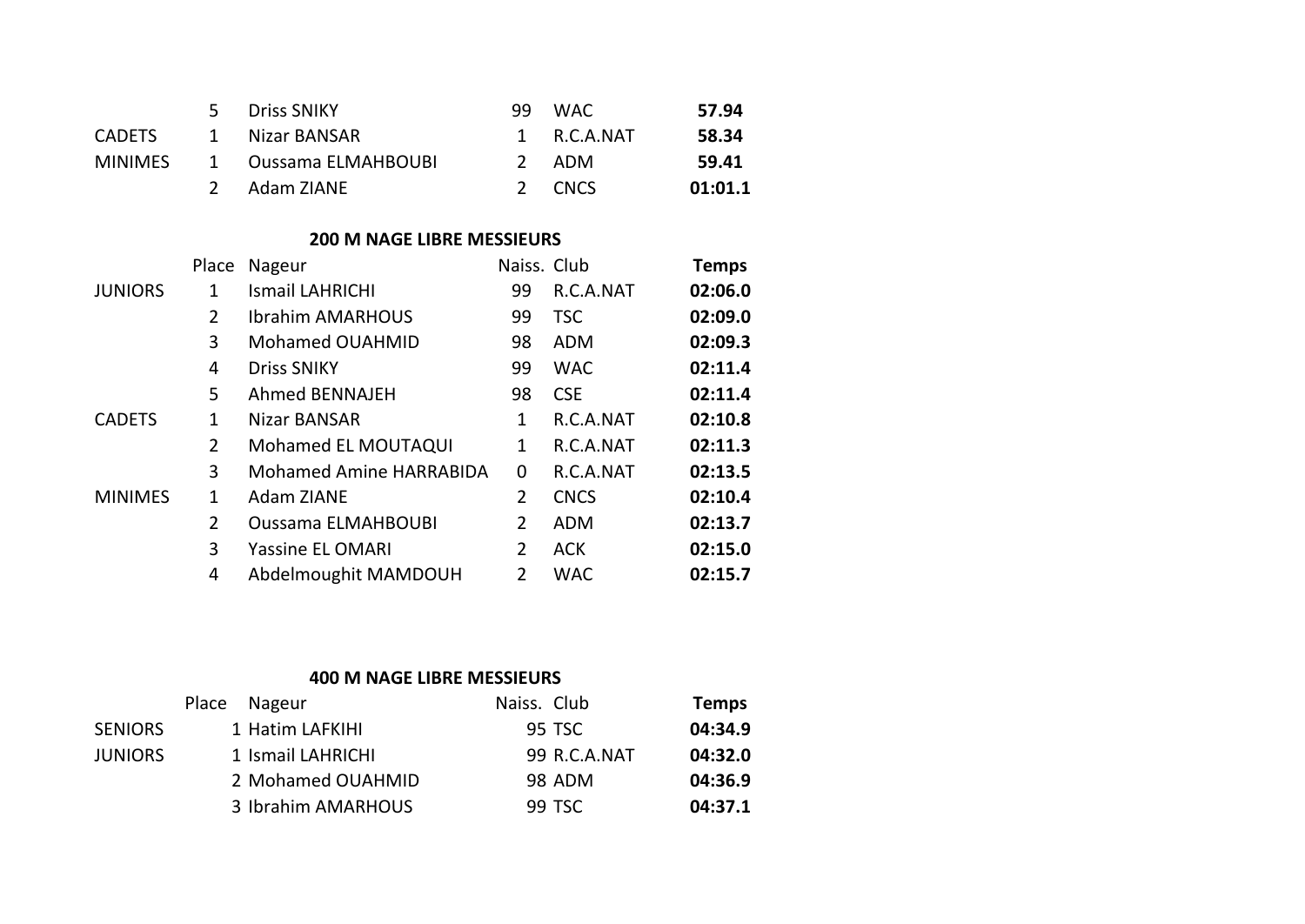| <b>CADETS</b>  | 1 Mohamed EL MOUTAQUI     | 1 R.C.A.NAT | 04:30.0 |
|----------------|---------------------------|-------------|---------|
|                | 2 Mohamed Amine HARRABIDA | 0 R.C.A.NAT | 04:44.8 |
|                | 3 Yasser MAHASSINE        | 0 ADM       | 04:47.9 |
|                | 4 Omar HASSOUNI           | 1 ADM       | 04:48.1 |
| <b>MINIMES</b> | 1 Oussama ELMAHBOUBI      | 2 ADM       | 04:36.9 |
|                | 2 Adam ZIANE              | 2 CNCS      | 04:44.6 |

## **1500 M NAGE LIBRE MESSIEURS**

|                           |              |            | <b>Temps</b>              |
|---------------------------|--------------|------------|---------------------------|
| Hatim LAFKIHI             | 95           |            | 18:13.4                   |
| <b>Ibrahim AMARHOUS</b>   | 99           | TSC.       | 18:44.9                   |
| Mohamed EL MOUTAQUI       |              | R.C.A.NAT  | 17:30.5                   |
| Omar HASSOUNI             |              | <b>ADM</b> | 18:34.9                   |
| <b>Oussama ELMAHBOUBI</b> |              | <b>ADM</b> | 18:22.3                   |
|                           | Place Nageur |            | Naiss. Club<br><b>TSC</b> |

# **50 M DOS MESSIEURS**

|                | Place          | Nageur                  | Naiss. Club   |             | <b>Temps</b> |
|----------------|----------------|-------------------------|---------------|-------------|--------------|
| <b>SENIORS</b> | 1              | Ayman HARRATH           | 97            | R.C.A.NAT   | 30.8         |
|                | $\overline{2}$ | Hatim LAFKIHI           | 95            | <b>TSC</b>  | 31.42        |
| <b>JUNIORS</b> | 1              | <b>Ismail LAHRICHI</b>  | 99            | R.C.A.NAT   | 29.83        |
|                | 2              | Imad EL MOUSTAKIM       | 99            | R.C.A.NAT   | 29.97        |
|                | 3              | Yahya SOULHI            | 98            | ADM         | 30.19        |
|                | 4              | Mouad EL MOUSTAKIM      | 99            | R.C.A.NAT   | 30.72        |
| <b>CADETS</b>  | 1              | Adnane BADRANI          | 0             | R.C.A.NAT   | 32.61        |
|                | 2              | Mohamed Amine HARRABIDA | 0             | R.C.A.NAT   | 32.78        |
|                | 3              | Nizar BANSAR            | 1             | R.C.A.NAT   | 32.79        |
| <b>MINIMES</b> | 1              | Adam ZIANE              | 2             | <b>CNCS</b> | 32.1         |
|                | 2              | Abdelmoughit MAMDOUH    | $\mathcal{P}$ | <b>WAC</b>  | 32.59        |
|                |                |                         |               |             |              |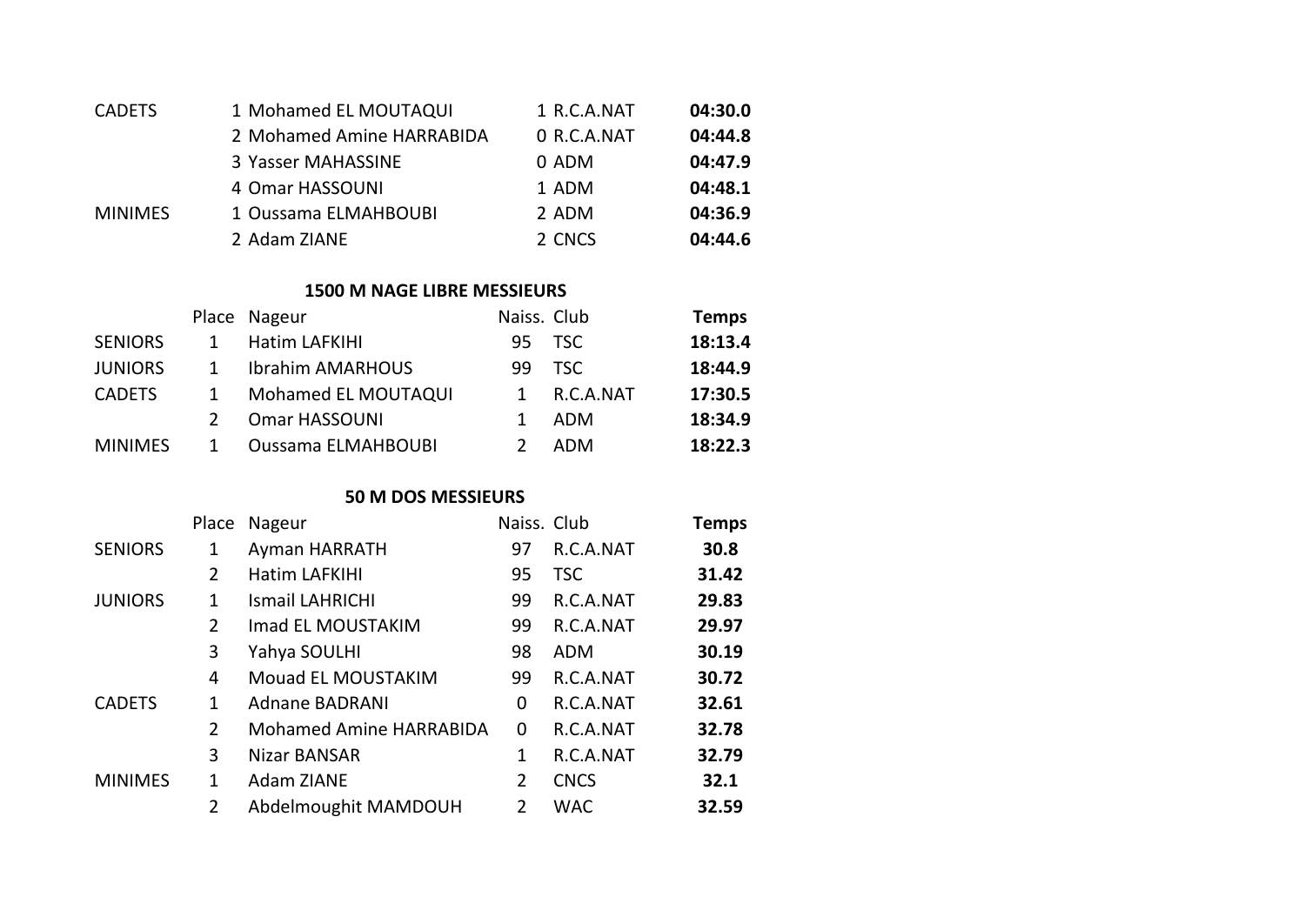| <b>100 M DOS MESSIEURS</b> |                |                         |              |             |              |
|----------------------------|----------------|-------------------------|--------------|-------------|--------------|
|                            | Place          | Nageur                  | Naiss. Club  |             | <b>Temps</b> |
| <b>JUNIORS</b>             | 1              | Ismail LAHRICHI         | 99           | R.C.A.NAT   | 105.16       |
|                            | $\overline{2}$ | Imad EL MOUSTAKIM       | 99           | R.C.A.NAT   | 106.09       |
|                            | 3              | Yahya SOULHI            | 98           | ADM         | 108.78       |
| <b>CADETS</b>              | 1              | Mohamed Amine HARRABIDA | 0            | R.C.A.NAT   | 110.25       |
|                            | $\overline{2}$ | Omar HASSOUNI           |              | ADM         | 110.37       |
|                            | 3              | <b>Adnane BADRANI</b>   | <sup>0</sup> | R.C.A.NAT   | 111.55       |
|                            | 4              | Nizar BANSAR            | 1            | R.C.A.NAT   | 111.75       |
| <b>MINIMES</b>             | 1              | Abdelmoughit MAMDOUH    | 2            | <b>WAC</b>  | 113.01       |
|                            | $\overline{2}$ | Adam ZIANE              | っ            | <b>CNCS</b> | 113.51       |

# **200 M DOS MESSIEURS**

|                | Place | Nageur                  | Naiss. Club |            | <b>Temps</b> |
|----------------|-------|-------------------------|-------------|------------|--------------|
| <b>JUNIORS</b> | 1     | Ismail LAHRICHI         | 99          | R.C.A.NAT  | 228.06       |
| <b>CADETS</b>  | 1     | Omar HASSOUNI           | 1           | ADM        | 234.39       |
|                | 1     | Elallam EL HABIB        | 0           | <b>WAC</b> | 234.39       |
|                | 3     | Nizar BANSAR            | 1           | R.C.A.NAT  | 237.31       |
|                | 4     | Mohamed Amine HARRABIDA | 0           | R.C.A.NAT  | 239.43       |
|                | 5     | Mouad MAKY              | 0           | <b>TSC</b> | 240.45       |
|                | 6     | Othmane AZIZE           | 0           | <b>WAC</b> | 241.19       |
|                | 7     | Yasser MAHASSINE        | 0           | ADM        | 241.81       |
| <b>MINIMES</b> | 1     | Abdelmoughit MAMDOUH    | 2           | <b>WAC</b> | 241.9        |
|                | 2     | <b>Idriss AZHAR</b>     | 3           | R.C.A.NAT  | 242.84       |
|                |       |                         |             |            |              |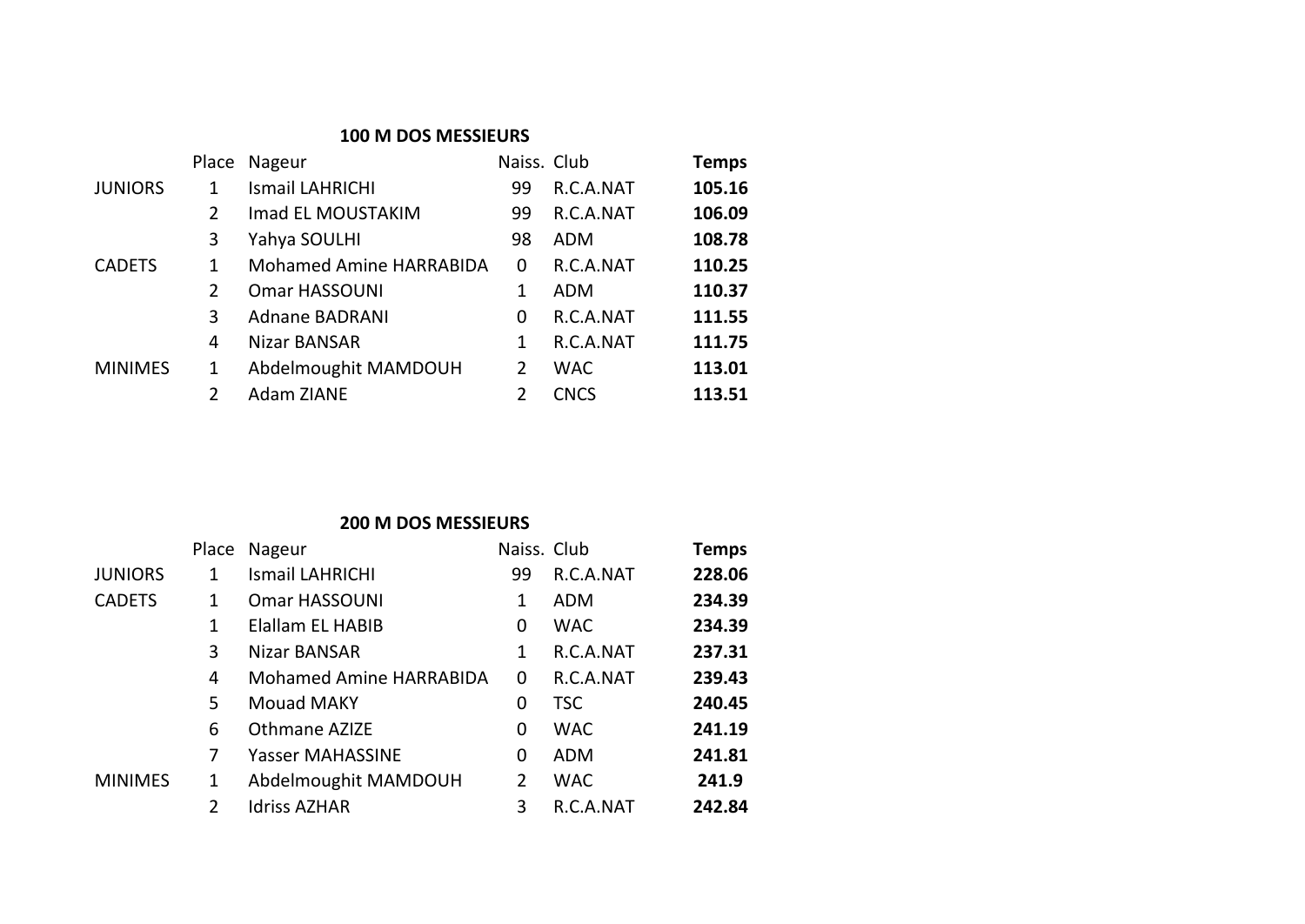#### **50 M BRASSE MESSIEURS**

|                |   | Place Nageur                | Naiss. Club |            | <b>Temps</b> |
|----------------|---|-----------------------------|-------------|------------|--------------|
| <b>JUNIORS</b> |   | Abdelkrim ESSABIHI EDDAFALI | -99         | ADM        | 31.18        |
|                |   | Yahya SOULHI                | 98          | ADM        | 32.69        |
|                | 3 | <b>Oussama ZEHNOUNI</b>     | 98          | R.C.A.NAT  | 33.59        |
| <b>CADETS</b>  |   | Ahmed Yassine FLIYOU        |             | R.C.A.NAT  | 31.13        |
|                |   | Yasser MAHASSINE            |             | ADM        | 34.86        |
| <b>MINIMES</b> |   | <b>Azzedine EL BADRE</b>    |             | <b>CSF</b> | 35.09        |

#### **100 M BRASSE MESSIEURS**

|                |   | Place Nageur                  | Naiss. Club |            | <b>Temps</b> |
|----------------|---|-------------------------------|-------------|------------|--------------|
| <b>JUNIORS</b> | 1 | Abdelkrim ESSABIHI EDDAFALI   | 99          | ADM        | 110.39       |
|                | 2 | <b>Bakr KZIBER</b>            | 98          | A.S.F.A.R  | 112.42       |
|                | 3 | Yahya SOULHI                  | 98          | ADM        | 115.85       |
| <b>CADETS</b>  | 1 | Ahmed Yassine FLIYOU          | 1           | R.C.A.NAT  | 112.27       |
|                | 2 | Yasser MAHASSINE              | 0           | <b>ADM</b> | 118.16       |
|                | 3 | Adnane BADRANI                | 0           | R.C.A.NAT  | 118.65       |
| <b>MINIMES</b> | 1 | <b>Mohamed Amine CHANNANI</b> | 2           | <b>CSE</b> | 119.7        |
|                | 2 | <b>Azzedine EL BADRE</b>      | 3           | <b>CSE</b> | 120.12       |
|                | 3 | Sami KIBAL                    | 2           | <b>WAC</b> | 120.28       |
|                |   |                               |             |            |              |

#### **200 M BRASSE MESSIEURS**

|              |                |                                                          |                                | <b>Temps</b>                                          |
|--------------|----------------|----------------------------------------------------------|--------------------------------|-------------------------------------------------------|
| $\mathbf{1}$ |                |                                                          |                                | 239.04                                                |
| $\mathbf{1}$ |                |                                                          |                                | 242.83                                                |
|              | Adnane BADRANI | ∩.                                                       |                                | 248.16                                                |
| 3            |                |                                                          |                                | 250.19                                                |
|              |                | Place Nageur<br>Ahmed Yassine FLIYOU<br>Yasser MAHASSINE | Abdelkrim ESSABIHI EDDAFALI 99 | Naiss. Club<br>ADM<br>1 R.C.A.NAT<br>R.C.A.NAT<br>ADM |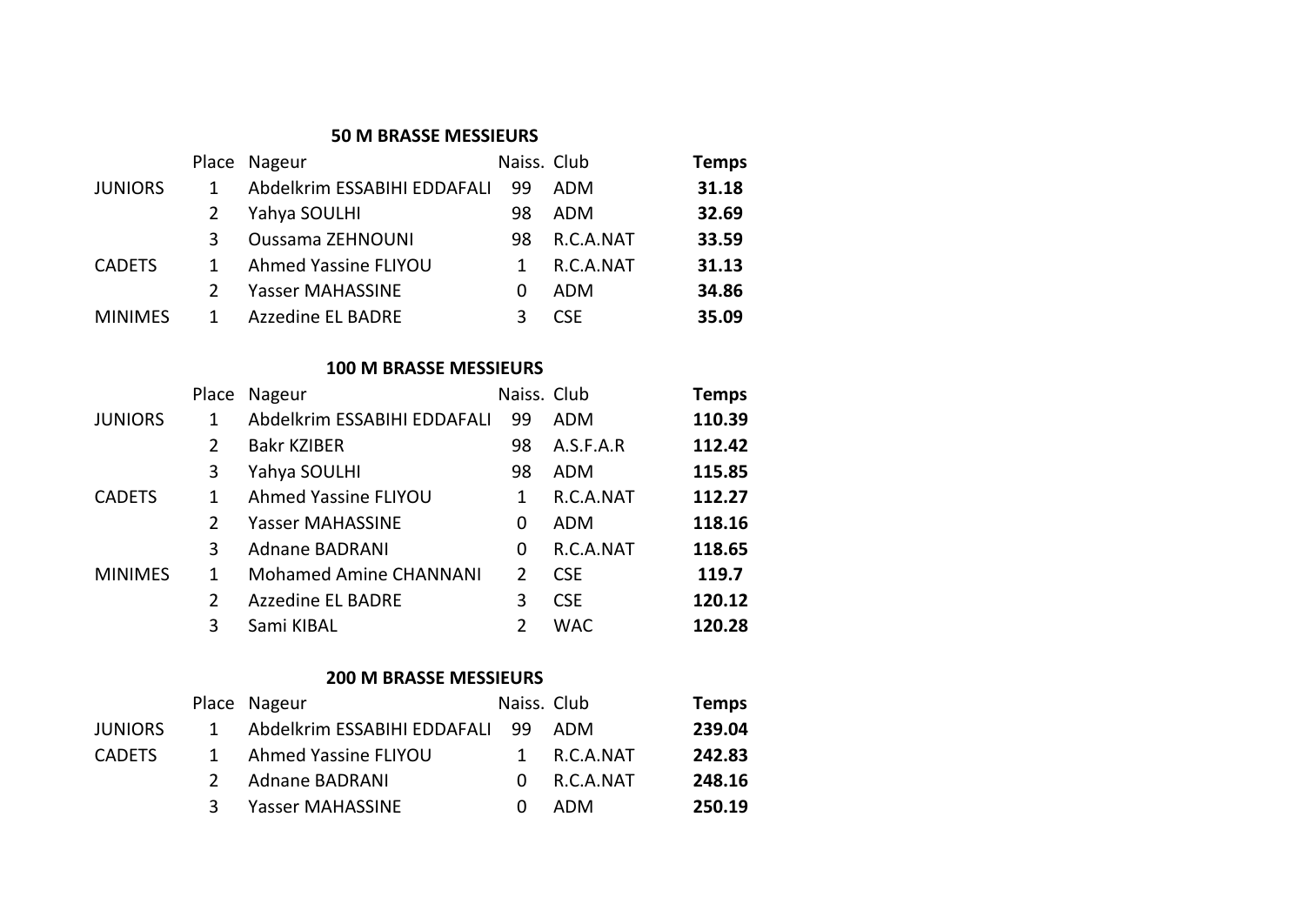|         | 4             | <b>Reyane ENNABTY</b>  | ADM         | 251.5  |
|---------|---------------|------------------------|-------------|--------|
| MINIMES | 1             | Sami KIBAL             | 2 WAC       | 253.66 |
|         | $\mathcal{L}$ | Mohamed Amine CHANNANI | 2 CSF       | 255.56 |
|         | ર             | Idriss AZHAR           | 3 R.C.A.NAT | 258.64 |
|         | Δ             | Azzedine EL BADRE      | 3 CSF       | 259.1  |

#### **50 M PAPILLON MESSIEURS**

|                | Place        | Nageur                      | Naiss. Club    |             | Temps |
|----------------|--------------|-----------------------------|----------------|-------------|-------|
| <b>SENIORS</b> | 1            | Ayman HARRATH               | 97             | R.C.A.NAT   | 27.03 |
|                | 2            | Zouhair EL KHALFI           | 93             | R.C.A.NAT   | 28.69 |
| <b>JUNIORS</b> | 1            | Imad EL MOUSTAKIM           | 99             | R.C.A.NAT   | 27.05 |
|                | 2            | Yahya SOULHI                | 98             | <b>ADM</b>  | 27.78 |
|                | 3            | Abdelkrim ESSABIHI EDDAFALI | 99             | <b>ADM</b>  | 28.08 |
|                | 4            | <b>Oussama ZEHNOUNI</b>     | 98             | R.C.A.NAT   | 28.16 |
|                | 5            | Mouad EL MOUSTAKIM          | 99             | R.C.A.NAT   | 28.22 |
|                | 6            | Mohamed OUAHMID             | 98             | <b>ADM</b>  | 28.31 |
|                | 7            | Youssef BANSAR              | 98             | R.C.A.NAT   | 29.05 |
|                | 8            | <b>Driss SNIKY</b>          | 99             | <b>WAC</b>  | 29.18 |
| <b>CADETS</b>  | 1            | Nizar BANSAR                | 1              | R.C.A.NAT   | 29.56 |
|                | 2            | Yasser AYANE                | 1              | <b>CSE</b>  | 29.69 |
|                | 3            | Adnane BADRANI              | 0              | R.C.A.NAT   | 29.73 |
| <b>MINIMES</b> | $\mathbf{1}$ | <b>Oussama ELMAHBOUBI</b>   | 2              | <b>ADM</b>  | 28.78 |
|                | 2            | Adam ZIANE                  | $\overline{2}$ | <b>CNCS</b> | 30.09 |
|                | 3            | Sami KIBAL                  | 2              | <b>WAC</b>  | 30.3  |
|                |              |                             |                |             |       |

#### **100 M PAPILLON MESSIEURS**

|                | Place Nageur                       | Naiss. Club | <b>Temps</b> |
|----------------|------------------------------------|-------------|--------------|
| <b>JUNIORS</b> | Abdelkrim ESSABIHI EDDAFALI 99 ADM |             | 102.71       |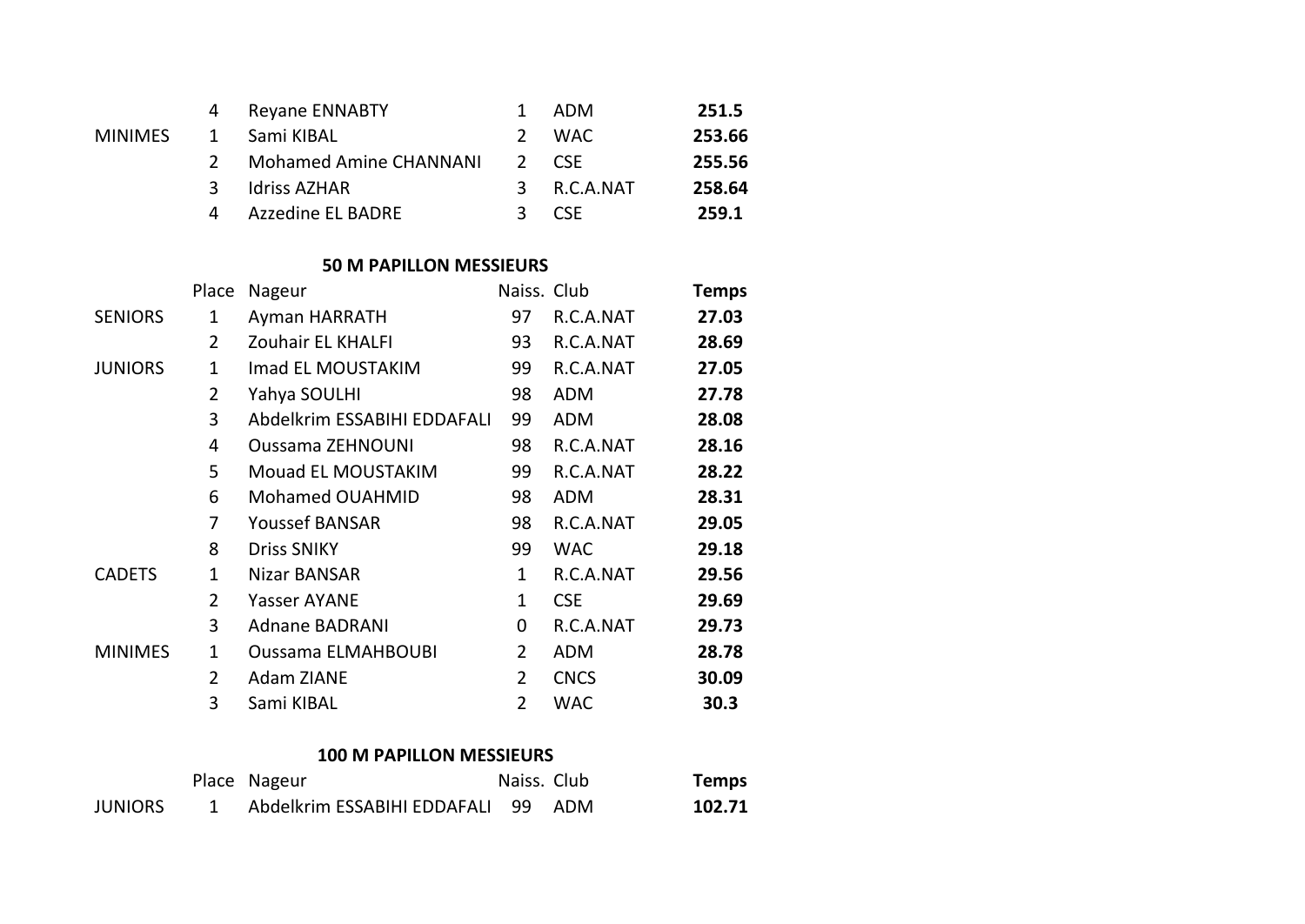|                |   | Mohamed OUAHMID           | 98            | ADM         | 104.26 |
|----------------|---|---------------------------|---------------|-------------|--------|
|                | κ | Imad EL MOUSTAKIM         | 99            | R.C.A.NAT   | 104.72 |
| <b>CADETS</b>  | 1 | Yasser AYANE              |               | <b>CSE</b>  | 107.41 |
| <b>MINIMES</b> | 1 | <b>Oussama ELMAHBOUBI</b> | $\mathcal{L}$ | ADM         | 106.06 |
|                |   | Adam ZIANE                |               | <b>CNCS</b> | 109.19 |
|                | 3 | Sami KIBAL                | $\mathcal{L}$ | <b>WAC</b>  | 109.73 |
|                | 4 | Ali KAMIL                 |               | <b>WAC</b>  | 110.61 |
|                |   |                           |               |             |        |

#### **200 M PAPILLON MESSIEURS**

|                |    | Place Nageur                  | Naiss. Club   |            | <b>Temps</b> |
|----------------|----|-------------------------------|---------------|------------|--------------|
| <b>JUNIORS</b> |    | Abdelkrim ESSABIHI EDDAFALI   | -99           | <b>ADM</b> | 225.31       |
| <b>CADETS</b>  |    | Yassine NIHOU                 |               | <b>ACK</b> | 238.51       |
| <b>MINIMES</b> |    | <b>Oussama ELMAHBOUBI</b>     | 2             | ADM        | 225.31       |
|                |    | Sami KIBAL                    | 2             | <b>WAC</b> | 240.81       |
|                | 3  | <b>Mohamed Amine CHANNANI</b> | $\mathcal{P}$ | <b>CSE</b> | 245.34       |
|                | 4  | Ali KAMIL                     | 2             | <b>WAC</b> | 246.56       |
|                | 5. | <b>Azzedine EL BADRE</b>      | ર             | <b>CSE</b> | 249.19       |

#### **200 M 4 NAGES MESSIEURS**

|                | Place | Nageur                      | Naiss. Club |             | <b>Temps</b> |
|----------------|-------|-----------------------------|-------------|-------------|--------------|
| <b>JUNIORS</b> | 1     | Abdelkrim ESSABIHI EDDAFALI | 99          | ADM         | 221.38       |
|                | 2     | Mohamed OUAHMID             | 98          | ADM         | 229.09       |
|                | 3     | <b>Ibrahim AMARHOUS</b>     | 99          | <b>TSC</b>  | 231.94       |
| <b>CADETS</b>  | 1     | Nizar BANSAR                |             | R.C.A.NAT   | 234.29       |
|                | 2     | Yasser MAHASSINE            | 0           | ADM         | 234.73       |
|                | 3     | Adnane BADRANI              | 0           | R.C.A.NAT   | 235.98       |
| <b>MINIMES</b> | 1     | Adam ZIANE                  |             | <b>CNCS</b> | 233.8        |
|                | 2     | <b>Oussama ELMAHBOUBI</b>   |             | ADM         | 235.16       |
|                |       |                             |             |             |              |